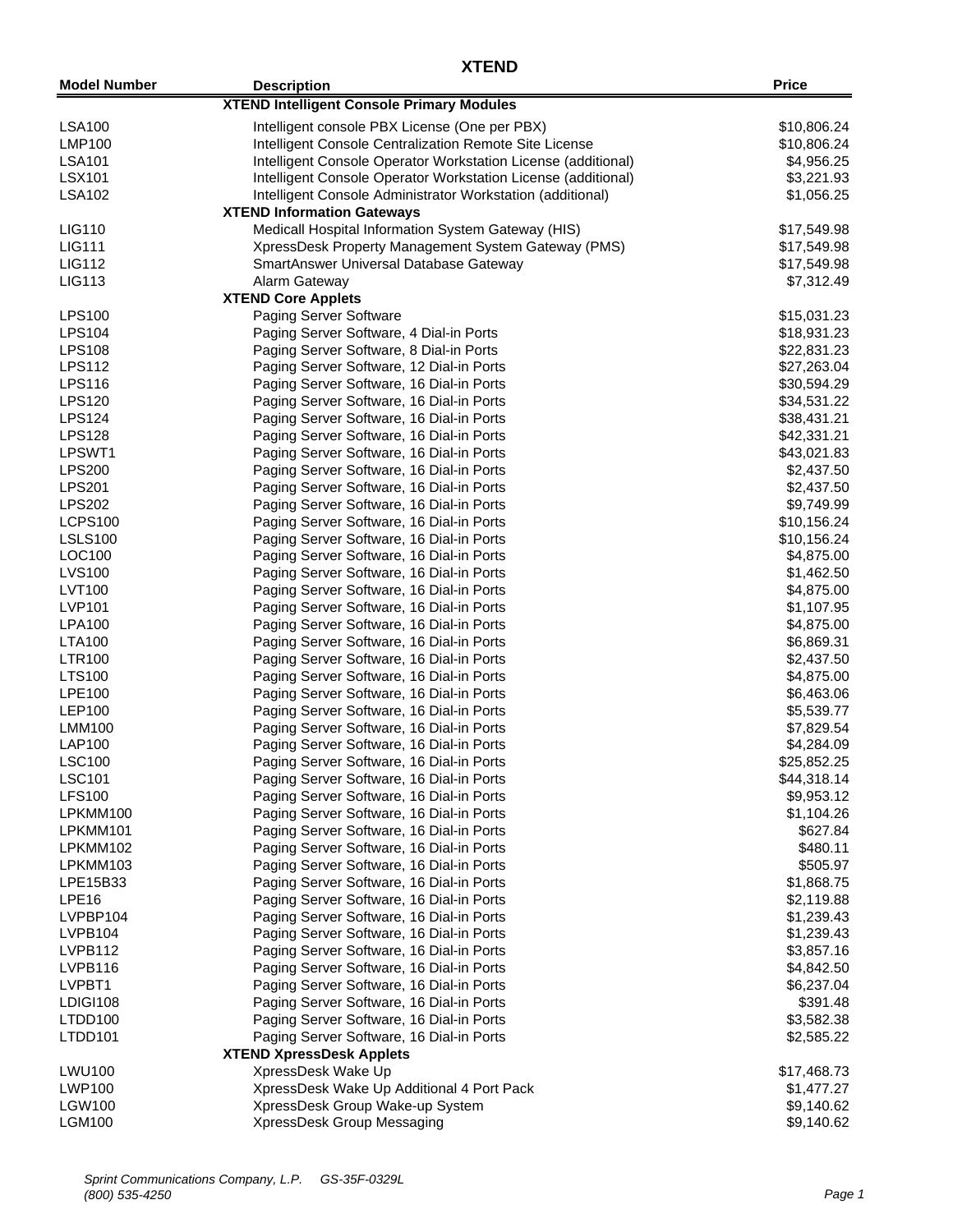| <b>Model Number</b> | <b>Description</b>                                                         | <b>Price</b> |
|---------------------|----------------------------------------------------------------------------|--------------|
| <b>LGFS100</b>      | XpressDesk Guest FAX Module                                                | \$30,468.72  |
| LWX100              | WakeXpress                                                                 | \$8,420.45   |
| LFAR102             | <b>GuestFax Action Reminder</b>                                            | \$2,437.50   |
| LGFU104             | Automatic Printing of Undelivered Faxes                                    | \$3,412.50   |
| LGFB105             | <b>GuestFax Billing Module</b>                                             | \$7,312.49   |
| LFDID107            | GuestFax Dynamic Fax DID                                                   | \$12,187.49  |
| LFDC108             | GuestFax 4 Port DID Card                                                   | \$6,278.40   |
| LWX106              | WebXchange Suite                                                           | \$38,778.37  |
| <b>LIVC100</b>      | iView Console - Corporate, Healthcare, Hospitality                         | \$31,488.04  |
|                     | <b>XTEND Nurse Triage and Associated Products</b>                          |              |
| LHAL105             | Health Advice Line Software (5 User License)                               | \$26,590.88  |
| LHAL110             | Health Advice Line Software (10 User License)                              | \$39,886.32  |
| LHAL125             | Health Advice Line Software (25 User License)                              | \$53,181.77  |
| LHAL140             | Health Advice Line Software (40 User License)                              | \$66,477.21  |
| LRSP100             | Scheduler System (10 User License)                                         | \$7,386.36   |
| <b>LPRS100</b>      | Physician's Referral System (10 User License)                              | \$7,386.36   |
| <b>LEPS100</b>      | Electronic Protocols (Birth-Adult)                                         | \$20,681.80  |
| LEPL100             | Electronic Protocols (Birth-Adult) (Over Ten Users)                        | \$29,545.43  |
|                     | <b>XTEND 911 Alert Products</b>                                            |              |
| Alert-100           | 911 Alert Base Package with ANI Update and UPS                             | \$11,794.02  |
| Alert - 101         | 911 Alert Enterprise Server with ANI update and UPS                        | \$15,028.39  |
| Alert-110           | 911 Alert Enterprise Additional Site License                               | \$4,312.50   |
| Alert-ANI           | ANI Update (For legacy systems only)                                       | \$2,492.75   |
| Alert-200           | Database/TMS Integration                                                   | \$8,494.31   |
| Alert-300           | Voice Recording / Instant Recall: Alert                                    | \$5,455.96   |
| Alert-210           | <b>PS/ALI Interface</b>                                                    | \$4,831.96   |
| Alert-220           | Database Synchronization                                                   | \$816.76     |
| Alert-400           | OSN: LED Board 15 Characters                                               | \$1,551.85   |
| Alert-410           | OSN: LED Board 20 Characters                                               | \$2,090.91   |
| Alert-420           | OSN: Pager                                                                 | \$1,339.49   |
| Alert-430           | OSN: Remote Modem Printer                                                  | \$1,862.21   |
| Alert-440           | OSN: Strobe Light                                                          | \$1,225.14   |
| Alert-455           | OSN: Serial Printer (May require additional modules. Call for details)     | \$643.61     |
| Alert-460           | Sentry Instant Messaging                                                   | \$3,920.45   |
| Alert-500           | <b>Emergency Alert (Complimentary Application)</b>                         | \$4,312.50   |
| Alert-600           | <b>TrippLite UPS</b>                                                       | \$424.72     |
| Alert-610           | Tape Backup Unit with 24 Tapes                                             | \$1,120.60   |
| Alert-620           | Digi Board With two (2) Serial Ports                                       | \$150.28     |
| Alert-625           | Line Driver Pair                                                           | \$653.41     |
| FL-Alert-100        | Flash Alert - Includes Eight (8) Ports                                     | \$22,869.30  |
| FL-Alert-200        | Additional Ports - Eight (8) Port Increments                               | \$751.42     |
| FL-Alert-300        | Flash Alert Administrative Software Module                                 | \$1,796.87   |
| FI-Alert-400        | Flash Alert Paging Gateway Interface                                       | \$1,780.54   |
|                     | <b>XTEND ACD MIS Products</b>                                              |              |
| QMC-B-Centrex       | QMC (ver.5.0) for Nortel DMS 100 (Centrex)/ SL100                          | \$2,429.37   |
| QMC-B-ACD C         | QMC (ver.5.0) for Nortel ACD Meridian C package                            | \$2,429.37   |
| QMC-B-ACD-MAX       | QMC (ver.5.0) for Nortel ACD MAX ver 7.0, 8.0                              | \$2,429.37   |
| QMC-B-Symposium     | QMC (ver.5.0) for Nortel Symposium ver 1.0, 1.1, 1.5, 3.0/ Symposium Expre | \$2,429.37   |
| QMC-B-BCMS          | QMC (ver.5.0) for Lucent BCMS ver 4.0                                      | \$2,429.37   |
| QMC-B-CMSS          | QMC (ver.5.0) for Lucent CMSS ver 5.0, 6.0, 7.0                            | \$2,670.91   |
| QMC-B-CMSC          | QMC (ver.5.0) for Lucent CMSC ver 5.0, 6.0, 7.0                            | \$4,190.28   |
| QMC-NAV             | QMC (ver. 1.7.8) for NEC Navigator                                         | \$2,112.50   |
| QMC-AB10            | Agent Board + software for up to 10 log-ins                                | \$1,334.71   |
| QMC-AB25            | Agent Board + software for up to 25 log-ins                                | \$2,915.39   |
| QMC-AB50            | Agent Board + software for up to 50 log-ins                                | \$5,100.28   |
| QMC-AB100           | Agent Board + software for up to 100 log-ins                               | \$8,745.45   |
| QMC-AB200           | Agent Board + software for up to 200 log-ins                               | \$15,182.66  |
| QMC-AB300           | Agent Board + software for up to 300 log-ins                               | \$18,462.94  |
| QMC-AB500           | Agent Board + software for up to 500 log-ins                               | \$25,082.59  |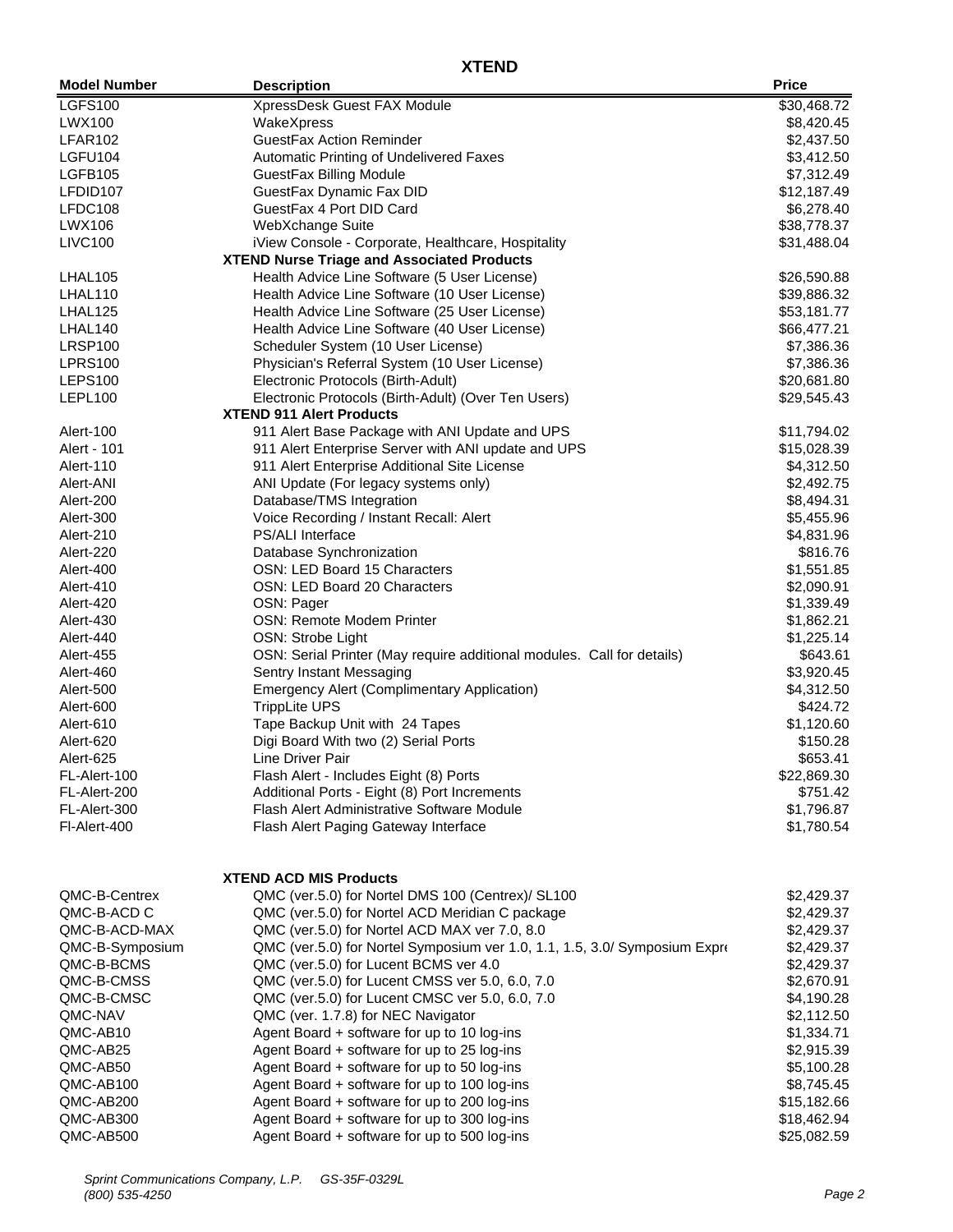| <b>Model Number</b> | <b>Description</b>                                                                 | <b>Price</b>               |
|---------------------|------------------------------------------------------------------------------------|----------------------------|
| QMC-AB1000          | Agent Board + software for up to 1000 log-ins                                      | \$28,933.10                |
| QMC-CL1             | Clarity software for up to 1 log-in                                                | \$4,897.15                 |
| QMC-CL2             | Clarity software for up to 2 log-ins                                               | \$3,348.97                 |
| QMC-CL5             | Clarity software for up to 5 log-ins                                               | \$2,344.43                 |
| QMC-CL10            | Clarity software for up to 10 log-ins                                              | \$1,825.91                 |
| QMC-CL20            | Clarity software for up to 20 log-ins                                              | \$1,367.21                 |
| QMC-CL60            | Clarity software for up to 60 log-ins                                              | \$1,023.01                 |
| QMC-CLA1            | Clarity software for up to 1 log-in                                                | \$6,120.33                 |
| QMC-CLA2            | Clarity software for up to 2 log-ins                                               | \$4,186.59                 |
| QMC-CLA5            | Clarity software for up to 5 log-ins                                               | \$2,932.38                 |
| QMC-CLA10           | Clarity software for up to 10 log-ins                                              | \$2,283.12                 |
| QMC-CLA20           | Clarity software for up to 20 log-ins                                              | \$921.08                   |
| QMC-CLA60           | Clarity software for up to 60 log-ins                                              | \$1,280.79                 |
|                     | <b>XTEND Eclipse Software Modules (Call Detail Recording)</b>                      |                            |
| E5WTRY.X            | ECLIPSE SCA (100 ext.)                                                             | \$835.40                   |
| E5WM.X              | ECLIPSE SCA (300 ext.)                                                             | \$1,215.79                 |
| E5WL.X              | ECLIPSE SCA (1,000 ext.)                                                           | \$2,026.08                 |
| E5WU.X              | ECLIPSE SCA (10,000 ext.)                                                          | \$3,376.30                 |
| E5WPOL1.X           | Centralizing polling (3 sites)                                                     | \$1,215.79                 |
| E5WPOL2.X           | Centralizing polling (4 sites +)                                                   | \$1,823.69                 |
| ETPFW.X             | <b>ECLIPSE EBS Site License</b>                                                    | \$760.06                   |
| EASLPS.X            | <b>ECLIPSE EBS Additional Site License</b>                                         | \$221.59                   |
| ELDAP1.X            | LDAP option                                                                        | \$430.62                   |
| ELWB1.X             | <b>Eclipse Web</b>                                                                 | \$455.74                   |
| ELPD1.x             | ECLIPSE multi-user (1extra dongle)                                                 | \$202.39                   |
| ELPD5.X             | ECLIPSE multi-user (5 extra dongles)                                               | \$835.40                   |
| ELMSB.X             | 5 site expansion (100 DN)                                                          | \$1,012.67                 |
| ELMSC.X             | 5 site expansion (250 DN)                                                          | \$1,519.37                 |
| ELMSD.X             | 5 site expansion (500 DN)                                                          | \$2,532.78                 |
| ELMSE.x             | 5 site expansion (1,000 DN)                                                        | \$2,785.39                 |
| ELMSF.X             | 5 site expansion (2,000 DN)                                                        | \$3,038.75                 |
| ELMSI.X             | 5 site expansion (5,000 DN)                                                        | \$3,545.45                 |
| ELMSM.X             | 5 site expansion (10,000 DN)                                                       | \$3,798.80                 |
| ELMSO.X             | 5 site expansion (20,000 DN)                                                       | \$4,203.58                 |
| ELMSU.X             | 5 site expansion (50,000 DN)                                                       | \$4,963.63                 |
| ELMSZ.X             | 5 site espansion (DN cap)                                                          | \$5,571.53                 |
| ELTBA.X             | Telecom billing System (50 DN)                                                     | \$455.74                   |
| ELTBB.X             | Telecom billing System (100 DN)                                                    | \$911.48                   |
| ELTBC.X             | Telecom billing System (250 DN)                                                    | \$1,393.07                 |
| ELTBD.X             | Telecom Billing System (500 DN)                                                    | \$2,102.16                 |
| ELTBE.X             | Telecom Billing System (1,000 DN)                                                  | \$3,038.75                 |
| ELTBF.X             | Telecom Billing System (2,000 DN)                                                  | \$4,912.67                 |
| ELTBI.X             | Telecom Billing System (5,000 DN)                                                  | \$7,521.53                 |
| ELTBM.X             | Telecom Billing System (10,000 DN)                                                 | \$10,636.35                |
| ELTBO.X             | Telecom Billing System (20,000 DN)                                                 | \$14,181.80                |
| ELTBU.X             | Telecom Billing System (50,000 DN)                                                 | \$20,893.05                |
| ELTBZ.X             | Telecom Billing system (DN cap)                                                    | \$28,616.96                |
| ELTBZZ.X            | Enhanced Data Collection Utility (5 site increment)                                | \$1,670.79                 |
| ELIRB.X             | Internet Reporting System (100 Users)                                              | \$760.06                   |
| ELIRC.X             | Internet Reporting System (250 Users)                                              | \$1,266.02                 |
| ELIRD.X             | Internet Reporting System (500 Users)                                              | \$3,165.79                 |
| ELIRE.X             | Internet Reporting System (1000 Users)                                             | \$5,571.53                 |
| ELIRF.X<br>ELIRI.X  | Internet Reporting System (2000 Users)                                             | \$8,356.92                 |
|                     | Internet Reporting System (5000 Users)<br>Internet Reporting System (10,000 Users) | \$13,295.44                |
| ELIRM.X<br>ELIRO.X  | Internet Reporting System (20,000 Users)                                           | \$16,207.88                |
| ELIRU.X             | Internet Reporting System (50,000 Users)                                           | \$20,260.04                |
| ELIRS.X             | Internet Reporting System (User Cap)                                               | \$24,269.35<br>\$28,616.96 |
| ELABB.X             | Assets Mgmt. System (100DN)                                                        | \$2,659.09                 |
| ELABC.X             | Assets Mgmt. System (250DN)                                                        | \$3,368.18                 |
| ELABD.X             | Assets Mgmt. System (500DN)                                                        | \$4,254.54                 |
|                     |                                                                                    |                            |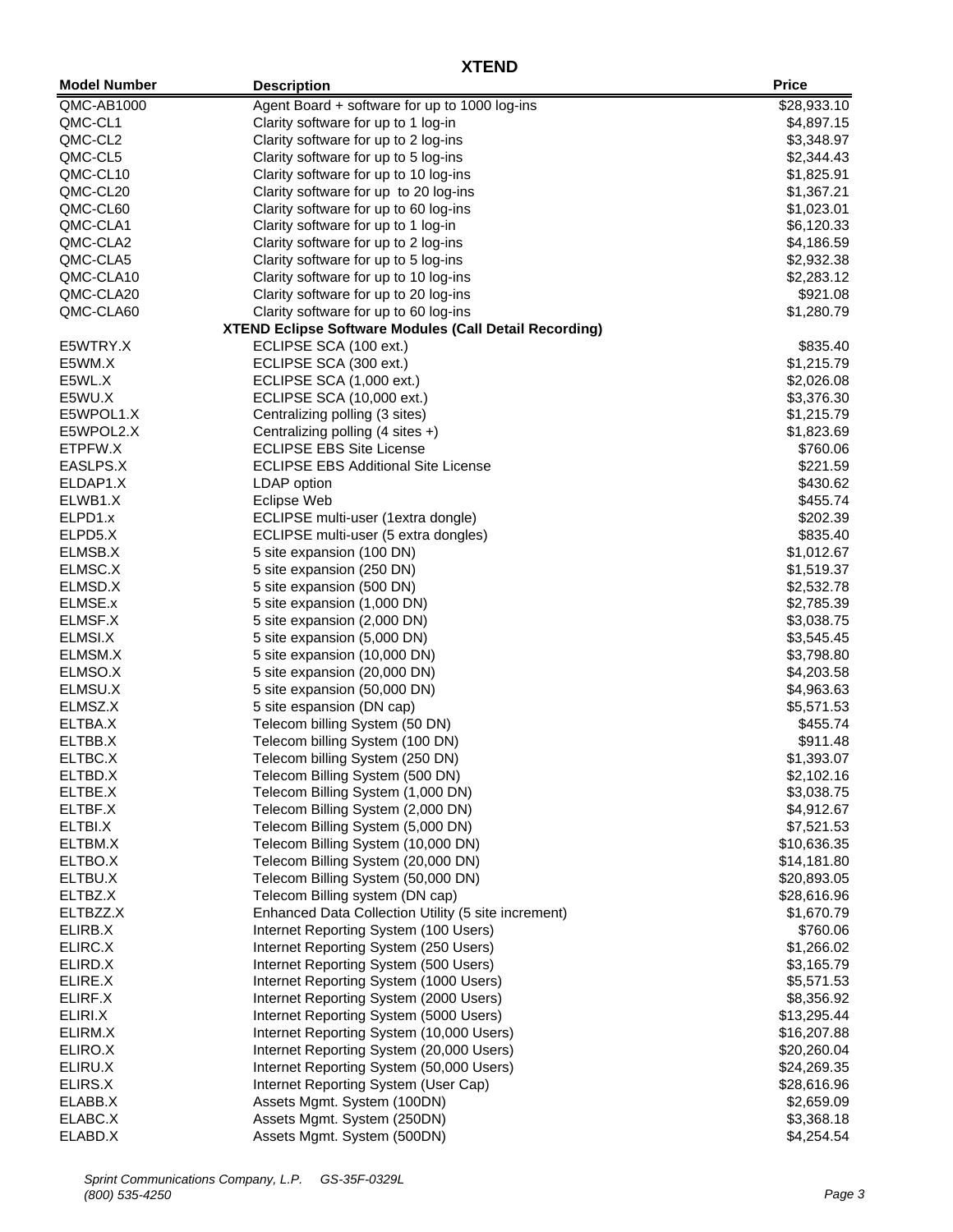| <b>Model Number</b>  | <b>Description</b>                                                | <b>Price</b>              |
|----------------------|-------------------------------------------------------------------|---------------------------|
| ELABE.X              | Assets Mgmt. System (1,000DN)                                     | \$5,242.10                |
| ELABF.X              | Assets Mgmt. System (2,000DN)                                     | \$6,837.55                |
| ELABI.X              | Assets Mgmt. System (5,000DN)                                     | \$8,787.55                |
| ELABM.X              | Assets Mgmt. System (10,000DN)                                    | \$10,838.74               |
| ELABO.X              | Assets Mgmt. System (20,000DN)                                    | \$12,915.78               |
| ELABU.X              | Assets Mgmt. System (50,000DN)                                    | \$17,600.95               |
| ELABZ.X              | Assets Mgmt. System (DN cap)                                      | \$23,552.14               |
| ELGCB.X              | General Cost Allocation System (100DN)                            | \$835.40                  |
| ELGCC.X              | General Cost Allocation System (250DN)                            | \$1,215.79                |
| ELGCD.X              | General cost Allocation System (500DN)                            | \$1,772.73                |
| ELGCE.X              | General Cost Allocation System (1,000DN)                          | \$2,659.09                |
| ELGCF.X              | General Cost Allocation System (2,000DN)                          | \$3,596.42                |
| ELGCI.X              | General Cost Allocation System (5,000DN)                          | \$4,558.12                |
| ELGCM.X              | General Cost Allocation System (10,000DN)                         | \$5,697.84                |
| ELGCO.X              | General Cost Allocation System (20,000DN)                         | \$6,888.52                |
| ELGCU.X              | General Cost Allocation System (50,000DN)                         | \$9,547.60                |
| ELGCZ.X              | General Cost Allocation System (DN cap)                           | \$13,143.28               |
| ELCRB.X              | Consolidated Reporting (100DN)                                    | \$835.40                  |
| ELCRC.X              | Consolidated Reporting (250DN)                                    | \$1,215.79                |
| ELCRD.X              | Consolidated Reporting (500DN)                                    | \$1,772.73                |
| ELCRE.X              | Consolidated Reporting (1,000DN)                                  | \$2,659.09                |
| ELCRF.X              | Consolidated Reporting (2,000DN)                                  | \$3,596.42                |
| ELCRI.X              | Consolidated Reporting (5,000DN)                                  | \$4,558.12                |
| ELCRM.X              | Consolidated Reporting (10,000DN)                                 | \$5,697.84                |
| ELCRO.X              | Consolidated Reporting (20,000DN)                                 | \$6,888.52                |
| ELCRU.X              | Consolidated Reporting (50,000DN)                                 | \$9,547.60                |
| ELCRZ.X              | Consolidated Reporting (DN cap)                                   | \$13,143.28               |
| ELCBB.X              | Eclipse-2000 ISD 4700 CR                                          | \$1,215.79                |
| ELCBC.X              | Eclipse-2000 ISD 9400 CR                                          | \$1,620.57                |
| ELCBD.X              | Eclipse-2000 ISD 18,800 CR                                        | \$2,026.08                |
| ELCBE.X              | Eclipse-2000 ISD 37,600 CR                                        | \$2,430.85                |
| ELCBF.X              | Eclipse-2000 ISD 74,000 CR                                        | \$2,836.36                |
| ELCBI.X              | Eclipse-2000 ISD 148,000 CR                                       | \$3,241.87                |
| ELCBM.X              | Eclipse-2000 ISD 296,000 CR                                       | \$3,646.64                |
| E2UXX.X              | Eclipse-2000 Memory Expansion                                     | \$405.51                  |
| EDMIN.X              | Admin. Processing Fee                                             | \$354.55                  |
| EMODEM.X             | Pre-programmed Modem                                              | \$413.64                  |
| E2KCH.X              | Chip upgrade/Replacement                                          | \$303.58                  |
| E2KREP.X             | <b>ISD Unit Repair Fee</b>                                        | \$607.90                  |
| EHOTA.X              | Hospitality Call Revenue Generator (50)                           | \$1,670.79                |
| EHOTB.X              | Hospitality Call Revenue Generator (100)                          | \$1,874.66                |
| EHOTC.X              | Hospitality Call Revenue Generator (250)                          | \$2,507.67                |
| EHOTD.X              | Hospitality Call Revenue Generator (500)                          | \$3,367.44                |
| EHOTE.X              | Hospitality Call Revenue Generator (3000)                         | \$4,786.36                |
| EHOTPMS.X            | <b>PMS</b> Interface                                              | \$833.18                  |
| EHOTHOBIC.X          | <b>HOBIC Merge</b>                                                | \$833.18                  |
|                      | <b>XTEND PC/PSAP</b><br>pc/psap Campus Server License version 4.1 |                           |
| C911-100<br>C911-101 | pc/psap Campus Integrated Workstation Additional version 4.1      | \$17,178.11<br>\$3,838.77 |
| C911-102             | pc/psap Campus Secondary Server License version 4.1               | \$10,306.86               |
| C911-105             | pc/psap Campus Administrative Workstation                         | \$1,600.85                |
| C911-106             | pc/psap Campus Supervisory Workstation License                    | \$5,653.94                |
| C911-107             | pc/psap Remember Disk, Instant Recall License                     | \$3,155.31                |
| C911-108             | pc/psap Remember Disk, Instant Recall Additional Licenses         | \$2,371.87                |
| C911-110             | <b>CAD</b> Integration                                            | \$8,984.37                |
| C911-112             | <b>TDD Advantage Server License</b>                               | \$3,011.56                |
| C911-113             | TDD Advantage Additional Workstations                             | \$1,868.75                |
| C911-114             | FailSafe                                                          | \$1,647.13                |
| C911-115             | <b>Public ALI Retrieval License</b>                               | \$3,414.06                |
| C911-117             | Event Notification: Remote Modem Printer and Enabler              | \$1,894.88                |
| C911-120             | Time Synchronization                                              | \$1,437.50                |